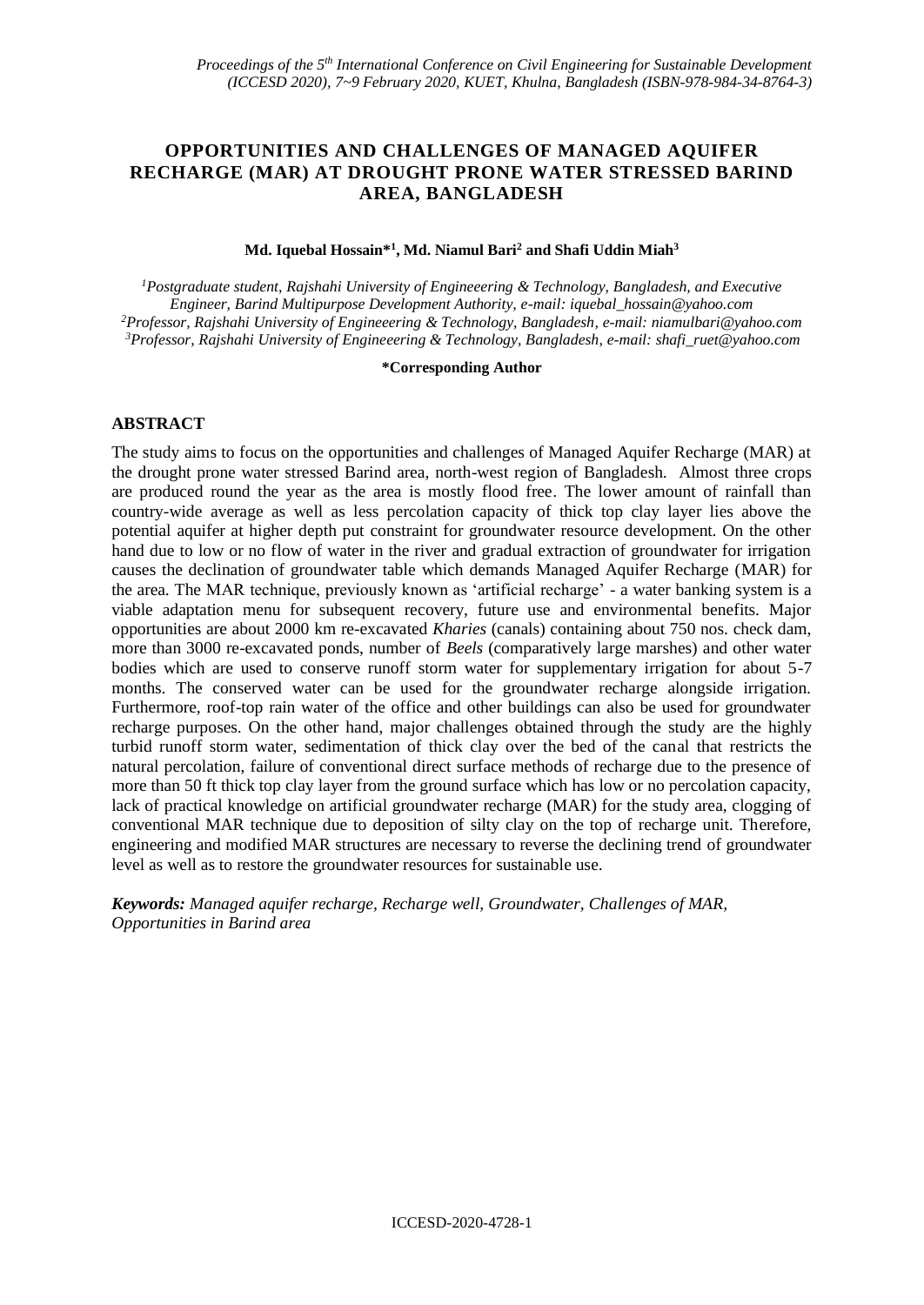*5 th International Conference on Civil Engineering for Sustainable Development (ICCESD 2020), Bangladesh*

# **1. INTRODUCTION**

Water is one of the most important resources on earth but its distribution on the Earth's surface is extremely uneven. Only 3% of water on the surface is fresh; the remaining 97% resides in the ocean. Of freshwater, 69% resides in glaciers, 30% underground, and less than 1% is located in lakes, rivers, and swamps. Furthermore, only one percent of the water on the Earth's surface is usable by humans, and 99% of the usable quantity is situated underground (Bralower and Bice, 2012). Water scarcity is the lack of fresh water resources to meet water demand that affects every continent and was listed in 2019 by the World Economic Forum as one of the largest global risks in terms of potential impact over the next decade (WEF, 2019). One-third of the global population (2 billion people) live under conditions of severe water scarcity at least 1 month of the year. Half a billion people in the world face severe water scarcity all year round. Half of the world's largest cities experience water scarcity (WEF, 2020).

Barind tract is the most drought prone water scarce area in Bangladesh. It is a physiographic unit located in the north-western part of Bangladesh having gross area of 7,727 sq km (Rasheed, 2008). Geographically this unit lies between 24°20'N and 25°35'N latitudes and 88°20'E and 89°30'E longitudes. Barind Tract made up of Pleistocene Alluvium is also known as Older Alluvium and floored by reddish, brown, sticky Pleistocene sediment, Madhupur Clay (Ahmed, 2006). The hard red soil, typical dry climate with comparatively high temperature and less rainfall of these areas are very significant in comparison to that of the other parts of the country (BMDA, 2018). Temperature varies from 8 degrees Celsius to 44 degrees Celsius (Ahmeduzzaman, et al., 2012). Averages annual rainfall ranges from minimum 1250 mm to maximum 2000 mm and almost 80% of the rainfall occurs during June to October (IWM, 2012). Storm water is the only source of groundwater recharge as the area is flood free (IWM, 2012; Rahman, 2012). But the storm water cannot percolate easily due to top clay layer more than 15 m thick and low infiltration capacity (2-3 mm/day) (Jahan, 2010a) cause reduction of the natural recharging of groundwater (Jahan, 2015).

Due to scarcity of surface water and less rainfall, cultivation as well as irrigation of the area has become dependent on groundwater (GW). GW irrigation was started in 1985 through Barind Integrated Area Development Project (BIADP) under Bangladesh Agricultural Development Corporation (BADC). More than 15000 Deep Tube wells (DTW) have been installed in the northwest region by BMDA, BADC and private initiatives. The DTWs and Shallow Tube Wells (STW) are always engaged to withdraw groundwater for irrigation excessively and due to the over exploitation groundwater table (GWT) is going down day by day (CGWB, 2000; Bhattacharya, 2010). Due to excessive withdrawal of groundwater for irrigation, less rainfall, high temperature, low natural recharge and low flow in the major rivers in the dry season, ground water level has been falling all over the region (Imon and Ahmed, 2013). Rahman and Mahbub (2012) also observed the depletion of groundwater level in the Tanore Upazilla of the srudy area.

Continuous depletion of GWT may pose serious impact on the environment. To reverse the declining trend of GWT and to increase groundwater storage Managed Aquifer Recharge (MAR) is essential for the study area. Therefore, the aim of this study is to identify the challenges and opportunities for the augmentation of groundwater by managed aquifer recharge technique.

## **2. METHODOLOGY**

## **2.1 Study area**

The study area lies at godagari, tanore, nachole and niamatpur upazila under rajshahi, chapai nawabgonj and naogaon districts of barind area respectively which is shown as figure 1.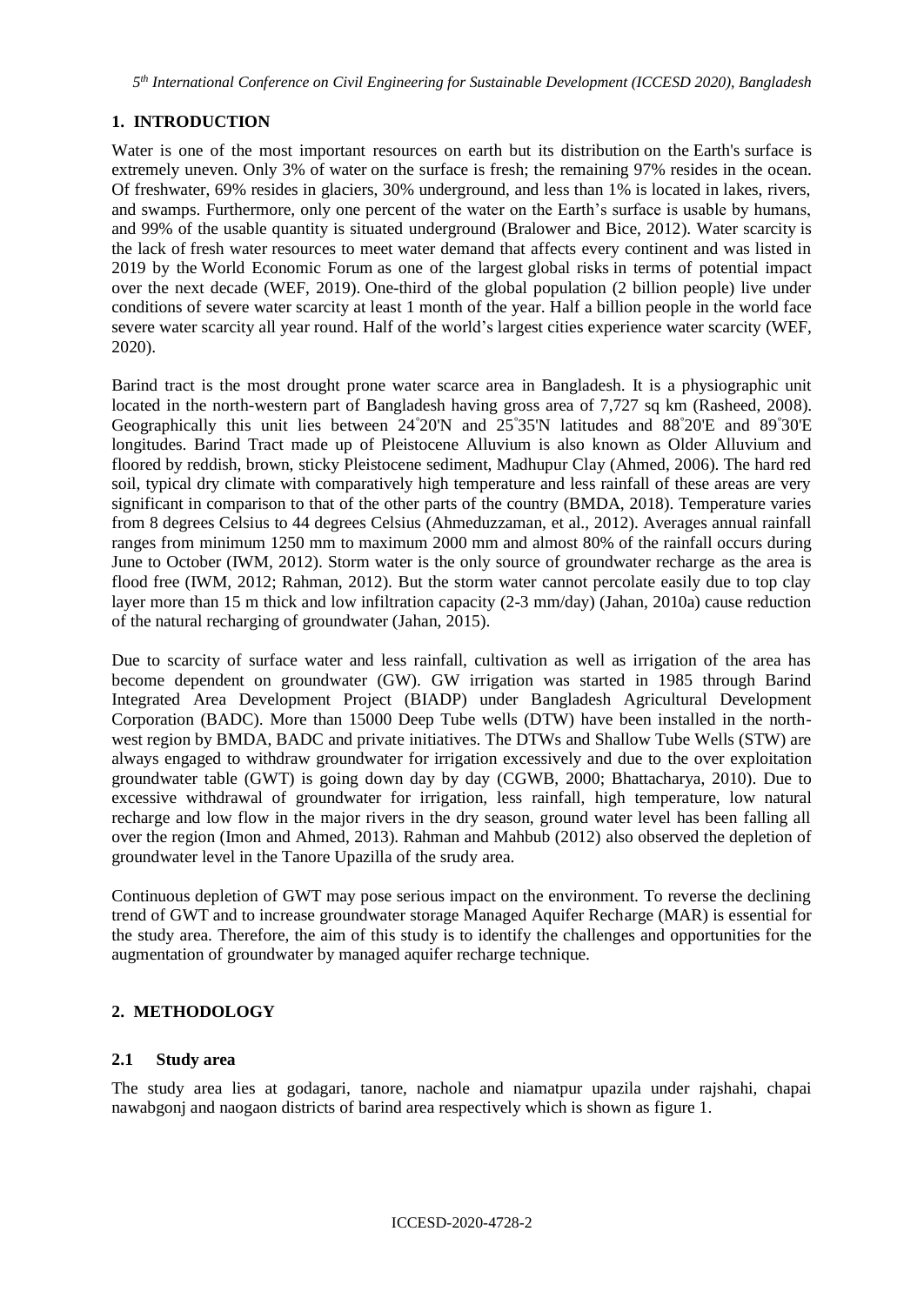

Figure 1: Location map of the study area

# **2.2 Data collection**

To assess the challenges of MAR techniques, Rainfall and Groundwater level data, lithological information have been collected from the BMDA. Information about surface water quality, sedimentation on the canal bed as well as the clogging of top layer of the MAR unit by the silty clay has also been observed. All the data and information are checked for quality and consistency and then processed in the required format. On the other hand, to find out the opportunities of MAR technique, the information about re-excavated Khal/Kharies (canal), constructed cross dam (check dam) in the re-excavated Kharies, re-excavated ponds, Beels (comparatively large water body) and other water bodies has been collected from the zonal office of Barind Multipurpose Development Authority (BMDA). Information about office buildings has also been collected for roof top rain water harvesting and groundwater recharge.

## **3. FINDINGS AND DISCUSSIONS**

The challenges and opportunities for the augmentation of groundwater through managed aquifer recharge stechnique in study area under Barind tract were identified based on field investigation and secondary data collected from different sources. The findings are presented with discussion in the following sections.

## **3.1 Challenges**

The challenges those were identified in the study area are less rainfall, thick top clay layer, depletion of groundwater level, highly turbid storm water, sedimentation on cannel bed, clogging of conventional groundwater recharge well, less flow of river water and lack of practical knowledge. These challenges are elaborately discussed in the nest sections.

## **3.1.1 Less rainfall**

Though rainfall is the main source of groundwater recharge but less and uneven distribution of rainfall is one of the main challenges of the study area for adoption of MAR techniques. The Table 1 shows that the 16 years average rainfall of the study area is 1340.56 mm which is much less than the annual average of the country (2500 mm) rainfall.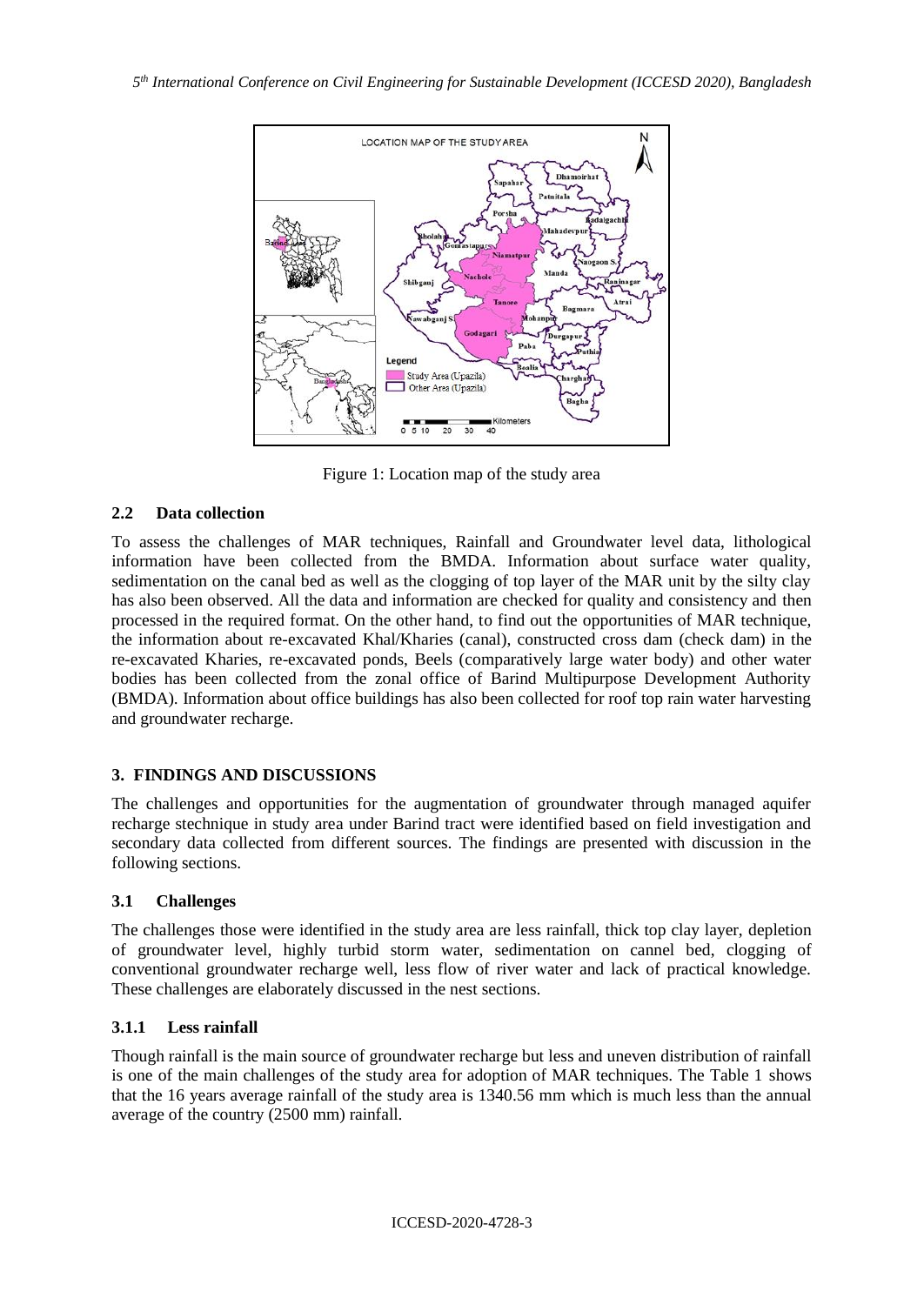|                 | Annual average rainfall (mm) |                |         |                 |  |
|-----------------|------------------------------|----------------|---------|-----------------|--|
| Year            | Niamatpur                    |                |         |                 |  |
|                 | Godagari upazila             | Tanore upazila | upazila | Nachole upazila |  |
| 2002            | 914.00                       | 1756.57        | 928.00  | 1932.00         |  |
| 2003            | 869.00                       | 1400.00        | 1014.00 | 1591.75         |  |
| 2004            | 2451.90                      | 1632.00        | 904.25  | 1187.00         |  |
| 2005            | 1110.40                      | 1607.00        | 1259.00 | 1141.00         |  |
| 2006            | 1290.12                      | 1889.01        | 1087.81 | 1616.00         |  |
| 2007            | 1390.44                      | 1790.00        | 1591.00 | 2029.00         |  |
| 2008            | 1401.10                      | 2241.00        | 2295.00 | 1195.10         |  |
| 2009            | 932.00                       | 1048.00        | 1310.00 | 1228.00         |  |
| 2010            | 1208.00                      | 917.50         | 1262.00 | 987.00          |  |
| 2011            | 1440.00                      | 1311.50        | 1537.00 | 1496.00         |  |
| 2012            | 904.00                       | 1106.50        | 906.00  | 742.00          |  |
| 2013            | 885.00                       | 1087.00        | 886.00  | 943.00          |  |
| 2014            | 848.00                       | 1321.50        | 1631.00 | 1224.00         |  |
| 2015            | 1715.50                      | 1405.00        | 1565.00 | 1740.00         |  |
| 2016            | 1025.00                      | 1231.00        | 1884.00 | 1065.00         |  |
| 2017            | 1155.00                      | 1248.00        | 1756.00 | 1332.00         |  |
| Upazila ave.    | 1221.22                      | 1436.97        | 1363.50 | 1340.55         |  |
| Study area ave. | 1340.56                      |                |         |                 |  |

Table 1: Annual average rainfall of the Study area

From Table 1 it is clear that this small amount of rain water is almost evenly occured over the different upazilas of the study area. It is obvious that a part of this small available rain water will be lost by evaporation during runoff and also from depressed land where it might accumulate if it is not possible to utilize properly. Therefore, appropriate technology is required for the proper management to attain the maximum benefit from it.

#### **3.1.2 Thick top clay layer**

For the collection of lithological characteristics of the study area sub-soil investigation in four upazilas under study area was carried out. The lithological information of four upazilas are presented as borelog in Figure 2.

The sub-soil investigation in the study area was performed up to the depth varying from 56 m to 75 m basically for the collection of lithological characteristics of the study area. The lithological bore logs show that the top layer of each location is composed of clay and it is varying from 20 m to 30 m. The highest clay layer of 30 m was found in Godagari upazila under Rajshahi district folowed by 24 m in Nachole upazila under Chapai Nawabgonj district, 21 m in Niamatpur upazila under Naogaon district and 20 m in Tanore upazila under Rajshahi district. This top thick clay layer restricts the percolation of water as well as natural recharge of groundwater. So, surface systems of mar technique would not be suitable and modification of recharge system should be adopted for groundwater recharge in the study area.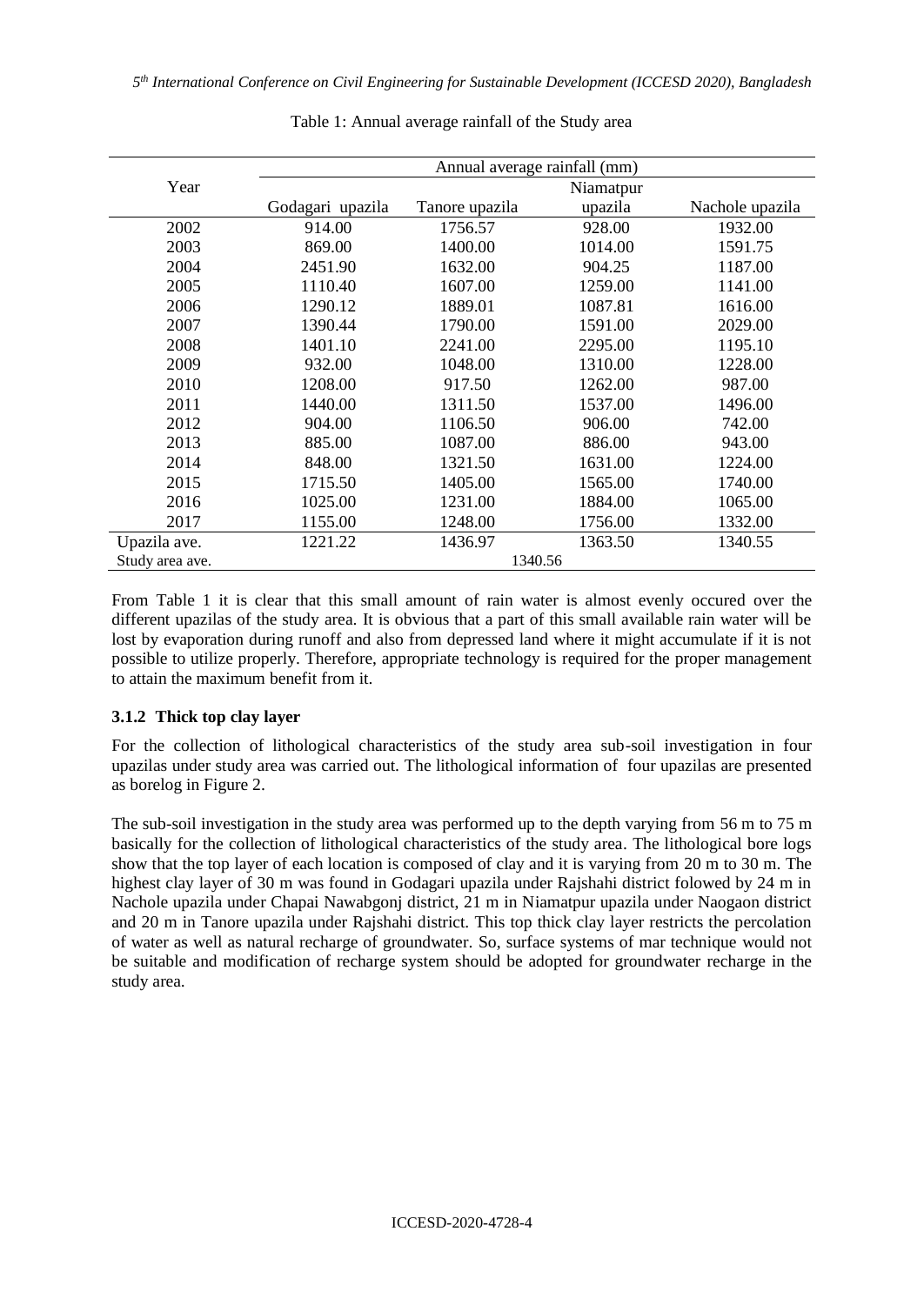

Figure 2: Bore log lithology- (a) plot no.-437, mouza-Muradpur-2, j.l. No- 148, upazila- Nachole, district- Chapai Nawabgonj; (b) plot no.-768, mouza- Nimdighi, j.l. No.- 151, upazila- Niamatpur, district-Naogaon; (c) plot no.-261, mouza-Aira- 2, j.l. No- 67, upazila- Tanore, district- Rajshahi; (d) plot no.-113, mouza- Amtoli, j.l. No- 195, upazila- Godagari, district- Rajshahi.

#### **3.1.3 Depletion of groundwater level (GWL)**

Groundwater level (GWL) of the study area is getting depleted day by day. So it is another challenge for the study area. Groundwater level records of 1<sup>st</sup> and 2<sup>nd</sup> half of January, April, July and October for the period from 1995 to 2018 are plotted on the curve for four upazilas within the study area are presented in Figure 3 to 6. Gradual declination of GWL is observed in all the upazilas of the study area.



Figure 3:GWL Hydrograph at Haripur, Tanore upazila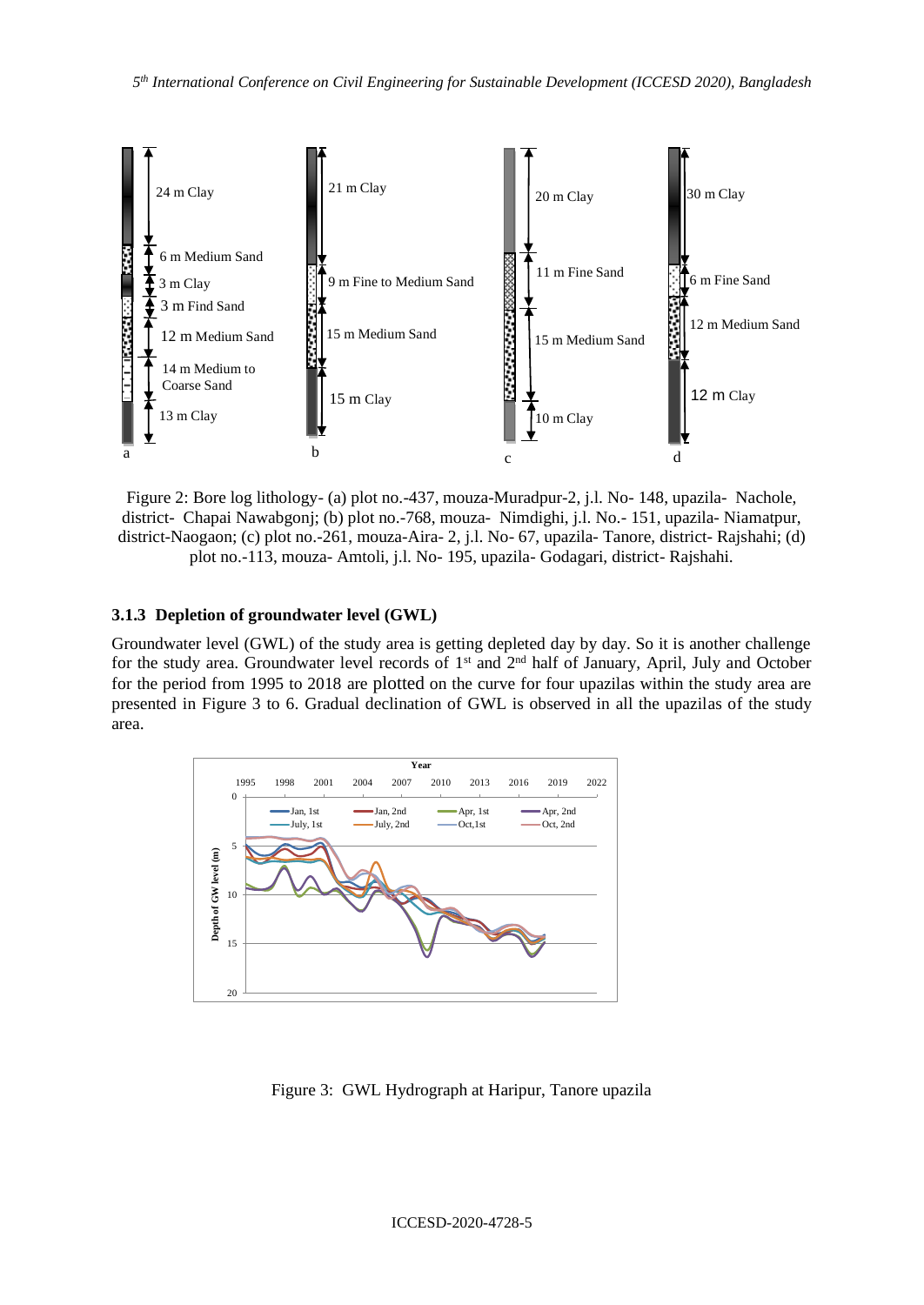

Figure 4:GWL Hydrograph at Darajpur, Niamatpur upazila

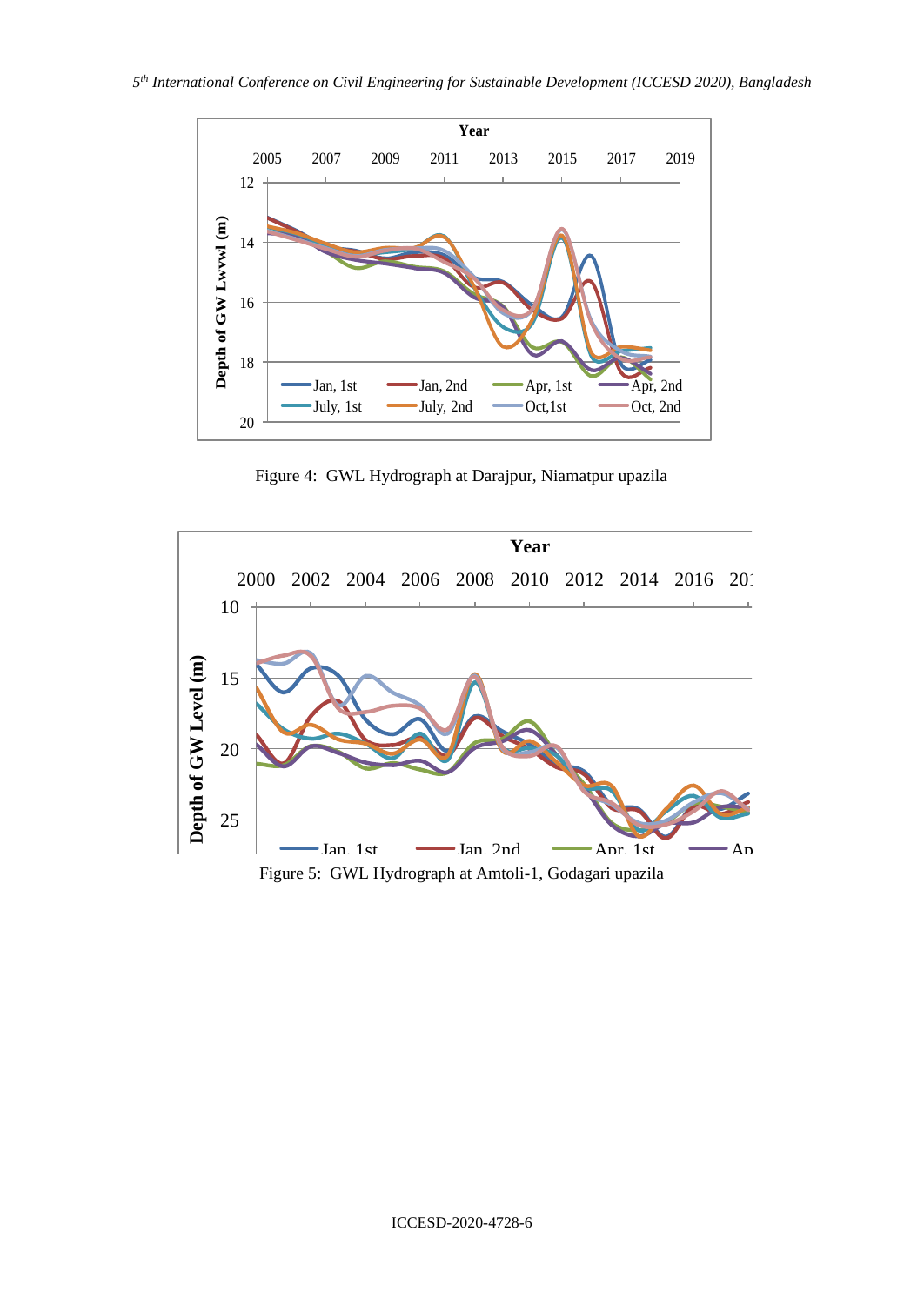

Figure 6:GWL Hydrograph at Ratipur, Nachole upazila

GWT generally goes down to the maximum depth in the month of April and goes up (gets back) to the minimum depth in the month of October. The highest depletion of groundwater varying among the upazilas from 17 m to 32 m from the ground surface. But gradual declination of groundwater level is found from the figures. To reverse the declining trend of GWL, appropriate MAR technique needs to be applied.

## **3.1.4 Sedimentation on the canal bed and clogging of RW**

Conventional recharge well was constructed on the bed of canal for recharging groundwater during the monsoon. During the monsoon rainwater accumulated in the existing canal by surface runoff flows through. Runoff water storage facility was already built by constructing cross dam across the canal. It was thought that it could be the potential sources for recharging groundwater during the monsoon through conventional recharge well. However, it was found that sedimentation of clay materials from the turbid water on the bed of the canal as well as on the top surface of recharge well was observed. As a result, natural recharge of GW gets stopped totally and recharge rate of conventional MAR technique installed at the canal bed gradually decreases and clogging of top layer of recharge unit was occurred (Hossain, 2019). M.I. Hossain et al. (2019) mentioned that 40 mm to 80 mm thick muddy silt layer formed on the top surface of recharge unit and canal bed when canal was completely dried up. So, to overcome this challenge modified MAR technique along with filtration unit is needed for continuous and sustainable function. Figure 7 shows the clogging of conventional recharge technique and sedimentation of canal bed.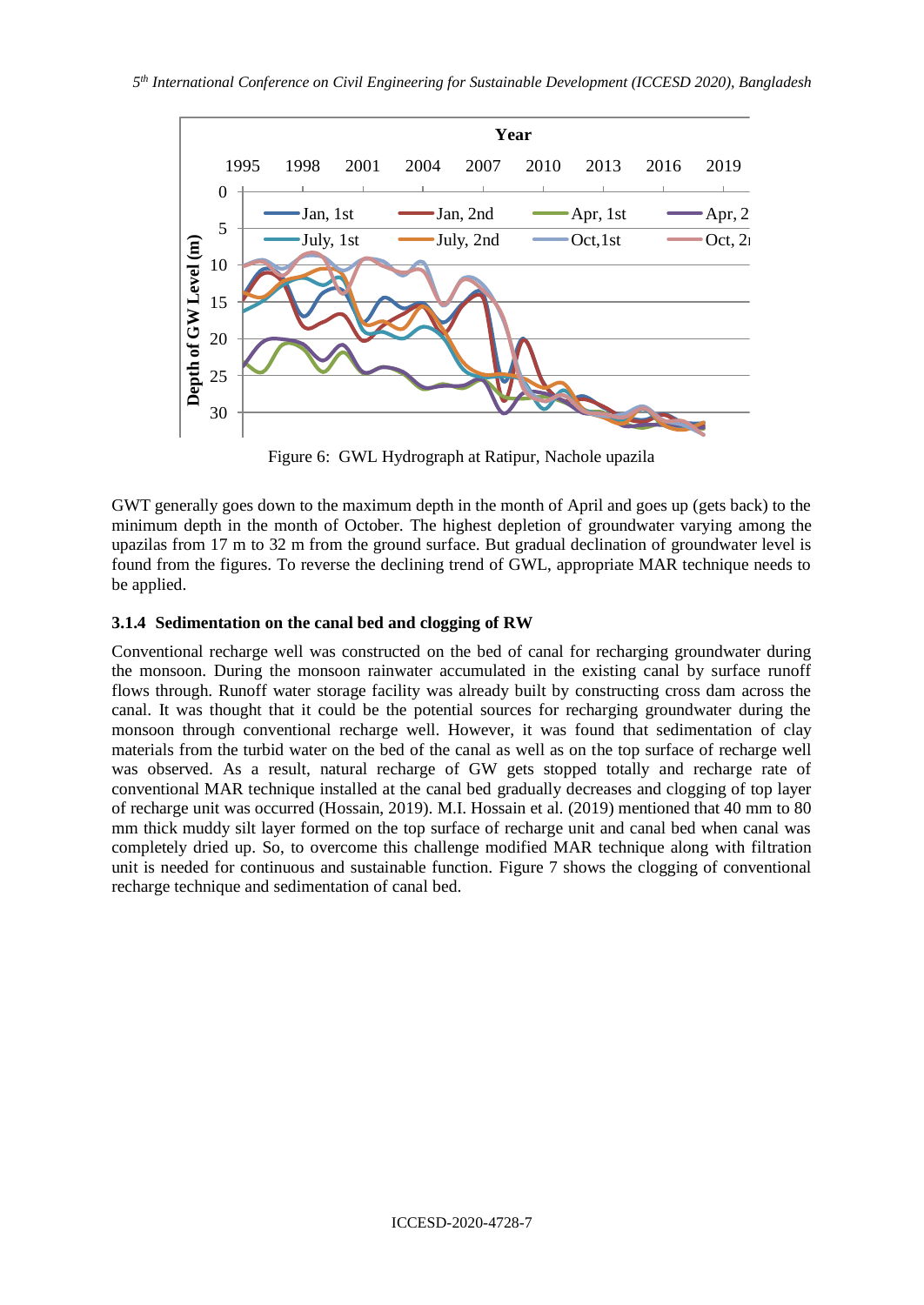

Figure 7:Clogged RW along with silted Canal bed at Godagari

## **3.1.5 Highly turbid runoff storm water**

The canal water (surface water) of the study area was tested in different times in the laboratory of BMDA. The tested results are shown in Table 2.

| Name of <i>Khari</i> (Canal) | Date of Testing | Turbidity (NTU) | Comments                                                                                                                            |  |
|------------------------------|-----------------|-----------------|-------------------------------------------------------------------------------------------------------------------------------------|--|
|                              | 02.04.14        | 400             | As per the environmental conservation<br>rule (ECR, 1997), the allowable limit for<br>the turbidity of drinking water is 10<br>NTU. |  |
|                              | 15.07.15        | 79              |                                                                                                                                     |  |
| Sharmangla, Godagari         | 13.07.16        | 57              |                                                                                                                                     |  |
|                              | 17.05.17        | 30              |                                                                                                                                     |  |
|                              | 25.06.18        | 80              |                                                                                                                                     |  |
|                              | 15.07.13        | 68              | As per drinking water standard (ECR,                                                                                                |  |
|                              | 30.06.14        | 48              | 1997), turbidity value will be within 10<br><b>NTU</b>                                                                              |  |
|                              | 15.07.16        | 30              |                                                                                                                                     |  |
| Rasulpur, Niamatpur          | 20.07.17        | 20              |                                                                                                                                     |  |
|                              | 25.06.18        | 20              |                                                                                                                                     |  |
|                              | 03.09.18        | 80              |                                                                                                                                     |  |

Table 2: Turbidity value for the tested sample of surface water (*Khari* water)

The storm runoff water of the canal is highly turbid. The turbidity of Sharmangla canal varies from 30 to 400 NTU while turbidity varies in Rasulpur canal from 20 to 80 NTU that are extremely higher than that of the acceptable limit of 10 NTU. Turbidity of water is the main cause of clogging the recharge unit. For sustainable recharge of groundwater suitable filtration unit needs to be developed with RW.

## **3.1.6 Low flow of water in rivers**

Low water flow in rivers is another challenge of the study area. In dry season water level in the rivers of the study area goes down to the bed causes very low or no flow. Due to the low water stage than GWL of the nearby aquifer causes movement of groundwater from the aquifer to the river making declination of GWL with steep sloppy toward river. Average yearly water loss from Barind across the Ganges is 13.45 Mm<sup>3</sup>/year and from Barind across the Indian border is 7.24 Mm<sup>3</sup>/year (IWM, 2006). So, for successful application of MAR technique, required depth of water in the river needs to be maintained.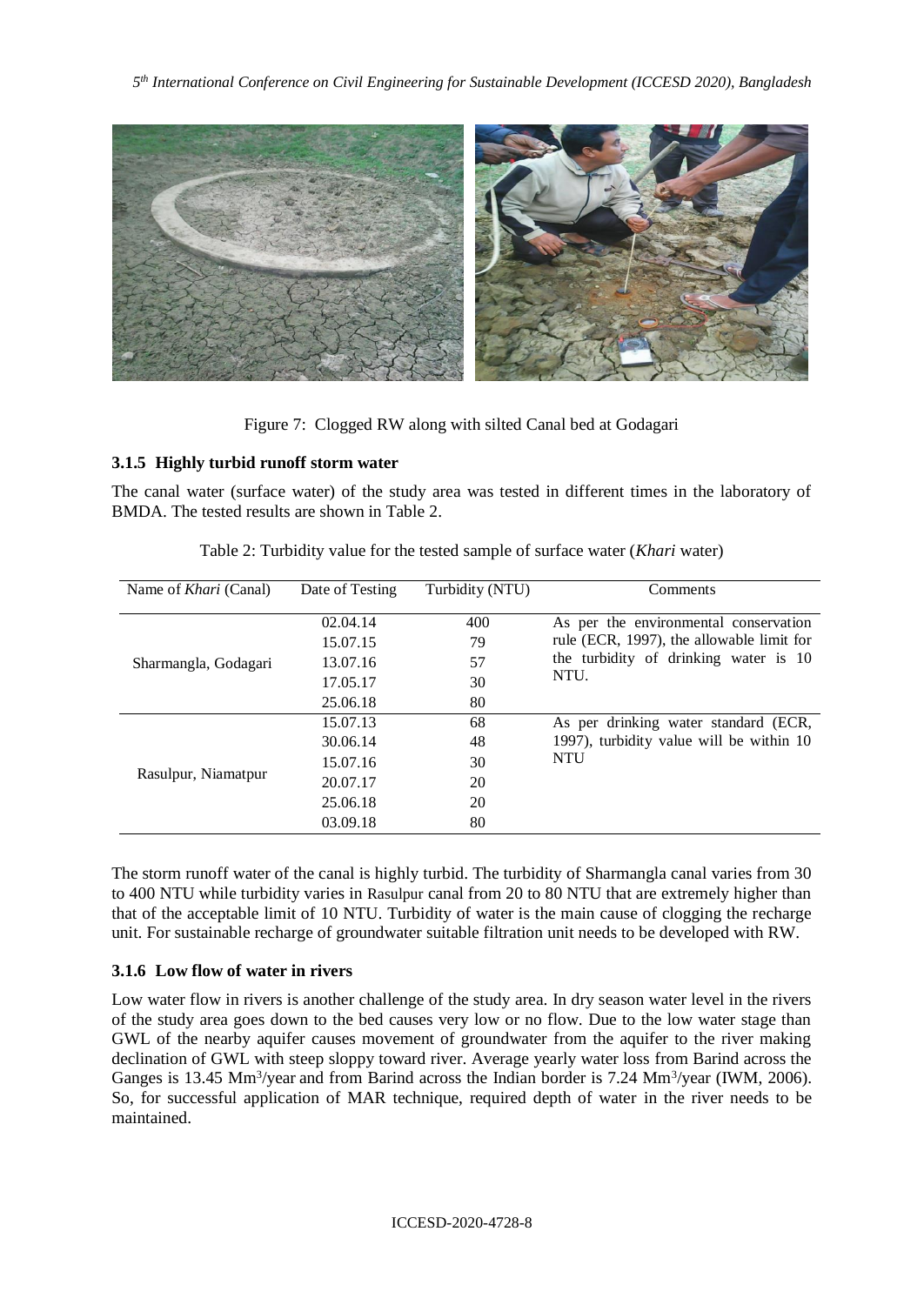## **3.1.7 Lack of practical knowledge**

To get a satisfactory result on any initiative, it is necessary to have both theoretical and practical knowledge. Though MAR is not a new technology in the world but very few works have been performed in Bangladesh limiting to use of rooftop rain water only. Besides, lack of knowledgeable and experienced persons on this issue is also a problem. So to make the MAR technique a success especially in case of using runoff storm water as well as surface water, collective effort of experts, experiments in both in fields and laboratories are needed. Special training and practical visit of such type of works performed in other countries are essential.

## **3.2 Potential Opportunities**

## **3.2.1 Re-excavated Kharies with cross dam (check dam)**

Derelict Kharies (canals) are generally re-excavated by BMDA to increase their water conserving capacity. Cross dams are constructed in the re-excavated Kharies at different positions maintaining the certain gradient to retain the storm water. These re-excavated Kharies are used to conserve runoff storm water mainly for supplementary irrigation. In the study area there are 514 km of re-excavated Khari and 285 nos. of cross dam. And about 2000 km re-excavated Khari with 749 nos cross dam are there in the entire Barind area (BMDA, 2018). A remarkable portion of conserved water at the upstream of the cross dam can be used for groundwater recharge purpose by applying proper MAR technique. Re-excavated Kharis with RCC cross dam and rubber dam are shown in Figure 8.



Figure 8:The re-excavated (a) Sarmaongla Khari with a cross dam under Godagari upazila and (b) a rubber dam at the Barnoi river under Puthia upazila of Rajshahi district

#### **3.2.2 Re-excavated Ponds**

About 1248 nos of ponds have been re-excavated in the study area, while 3098 nos re-excavated ponds (BMDA, 2018) are there in the whole barind area. A significant portion of the conserved water in those ponds can be used for groundwater recharge with proper MAR structure alongside supplementary irrigation. The Figure 9 shows two re-excavated pond at Niamatpur upazila and Porsha upazila.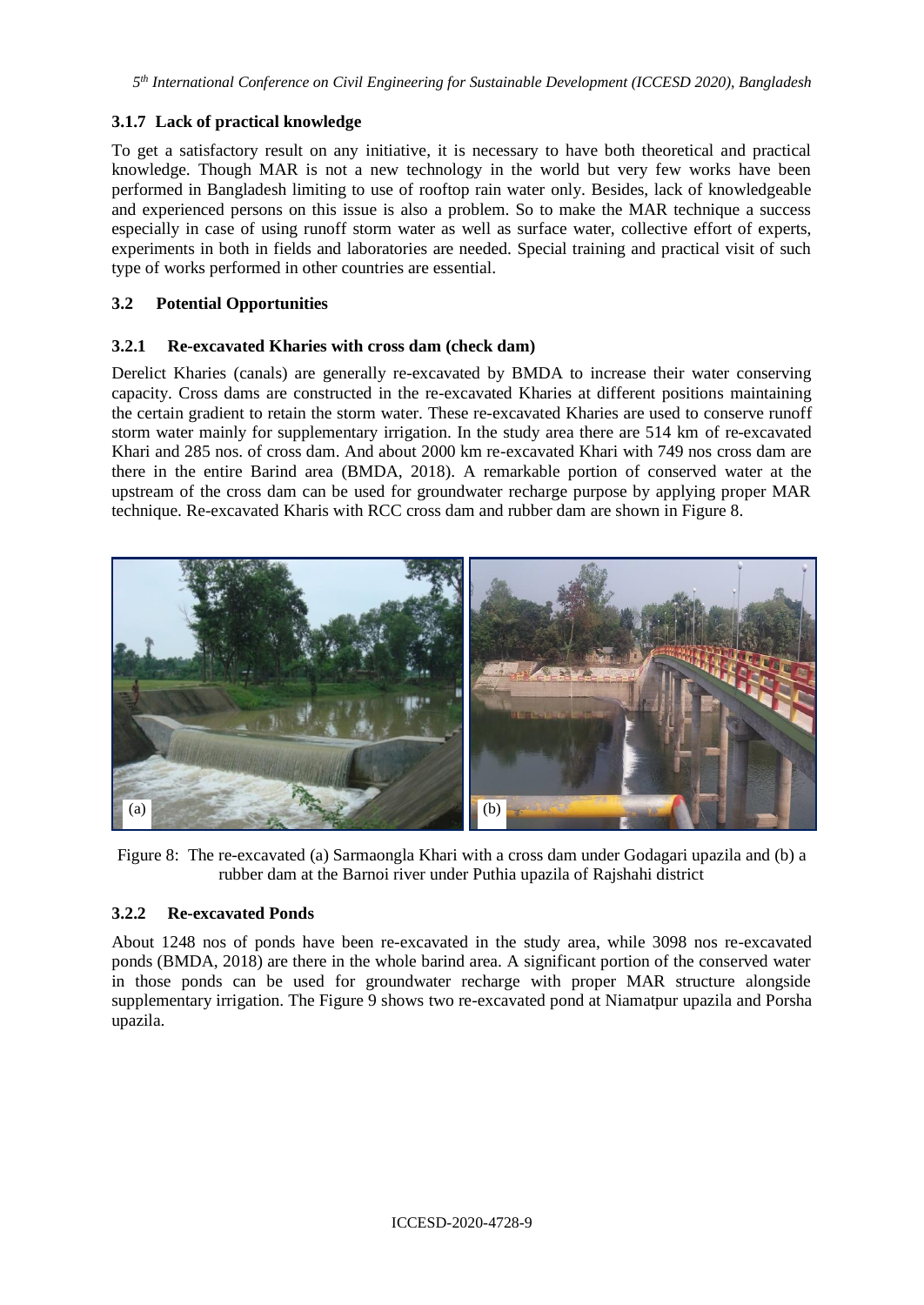

Figure 9: Re-excavated ponds- (a) Konnyapara (Re-excavated area 1.09 acre), Niamatpur, (b) Kushumkunda (Re-excavated area 17 acre), Porsha

## **3.2.3 Natural Beel**

There are a significant number of Beels (comparatively large water body) in Barind area of which 5 nos. are in the study area. The names of those Beels in the study area are Beel Choroi, Durlar Beel (Godagatri upzila), Beel Kumari (Tanore upazila), Beel Kasba (Nachole upazila) and Chatra Beel (Niamatpur Upazila). Beels are generally located at the lower elevation where runoff storm water comes from the surroundings and storm water accumulated there. The Beels can be re-excavated to conserve more water and use for groundwater recharge using MAR technology. Figure 10 shows a natural Beel at Tanore upazila.



Figure 10: Beel Kumari beel at Tanore upazila under Rajshahi district

## **3.2.4 Roofs of the Office Buildings and Training Shed**

At every upazila, BMDA and other Departments as well as organizations have their office buildings and training sheds/buildings within a well planned compound. Roof of these building in a close compound can be used as potential catchment for collecting the storm water. Rain water received by these buildings/sheds during rainfall can be accumulated through a common network and used for groundwater recharge through MAR technique like Recharge Well (RW) along with proper filtration unit.